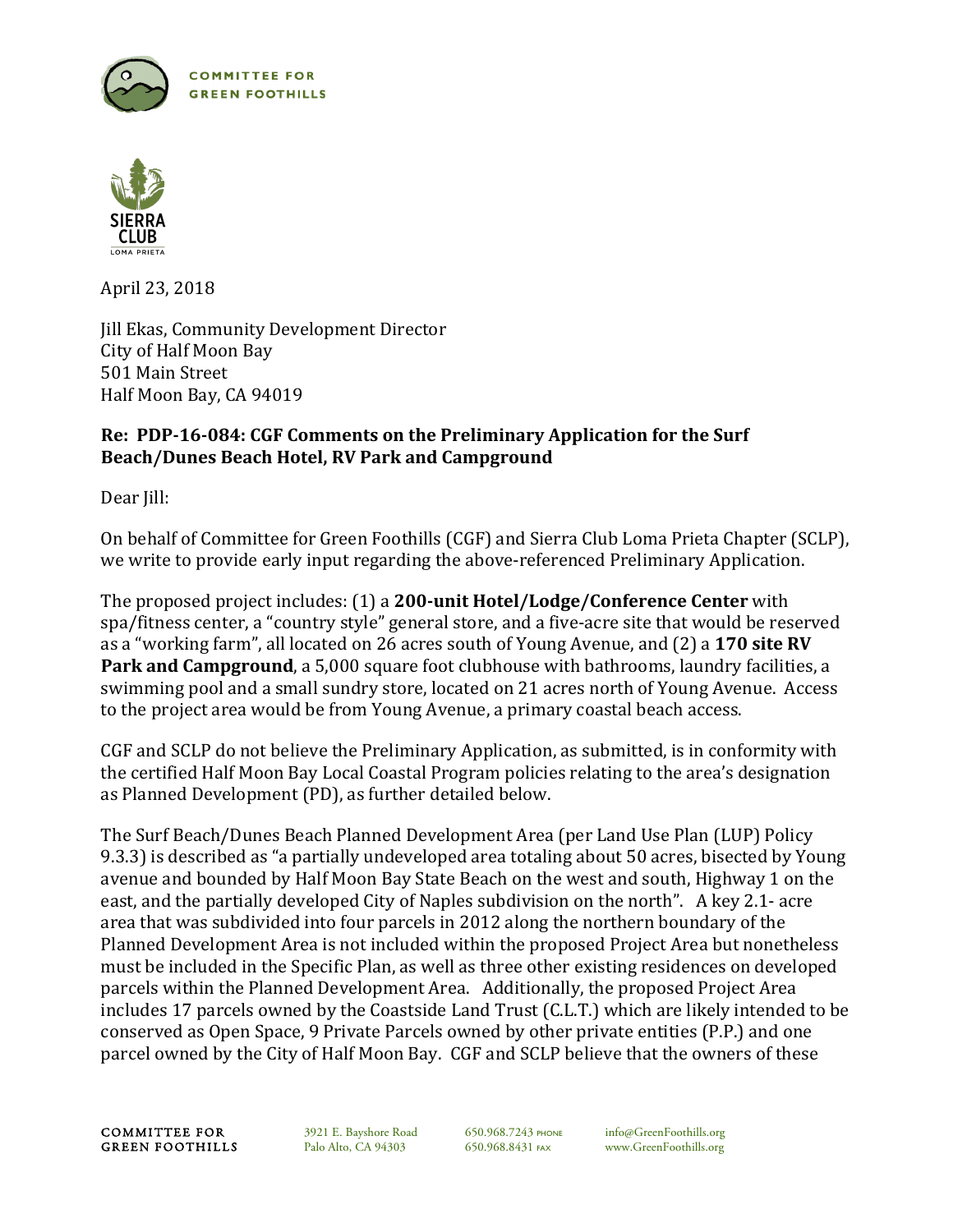parcels must be included in the planning process, and most importantly, must be in agreement with the Specific Plan due to the potential for adverse impacts to their property.

**Planned Development Designation:** The intent of the PD designation is to ensure that large, undeveloped areas within the City are planned in a comprehensive way that protects resource values, ensures coastal access, eliminates poorly platted and unimproved subdivisions, and clusters new development to provide open space and recreation (LUP Policy 9.3.2). The entire site shall be planned as a unit, and flexible design concepts, including clustering and mixture of dwelling types shall be required to accomplish all of the following goals: protection of the scenic qualities of the site, protection of coastal resources, i.e. habitat areas (including sensitive habitat areas (ESHA), archaeological sites, and prime agricultural lands. Development must also avoid siting of structures in hazardous areas, and provide adequately for public open space, recreation, and/or beach access (LUP Policies 9-8 and 9.9).

**Protection of Coastal Resources:** The proposed project area is almost entirely comprised of prime agricultural soils (per San Mateo County Soil Survey Maps). Protection of prime agricultural land is a priority under the Coastal Act (Section 30241) The current use of the land north of Young Avenue is open field agriculture (with primarily dry crops such as hay and irrigated row crops in some years) and equestrian/visitor serving uses and open space south of Young Avenue. Historically, there were significant wetland areas on part of the proposed project area. However, these wetlands have been altered or destroyed through removal of soils, as well as by farming and equestrian operations. Protection of environmentally sensitive habitat areas (ESHA) against any disruption of habitat values is a high priority under the Coastal Act (Section 30240). There is significant potential for restoration of these altered and/or destroyed wetland areas.

**Protection of Scenic Qualities**: The Surf Beach/Dunes Beach area is the ONLY area within the City of Half Moon Bay other than Surfer's Beach where there are scenic views of the shoreline dunes and ocean from Highway One. Protection of these scenic views is a priority under the Coastal Act (Section 30251) and the City's LCP. As proposed, this project would virtually eliminate most, if not all, of these scenic views. Maintaining and expanding the existing equestrian/visitor serving and open field agricultural/open space uses at Surf Beach/Dunes Beach would best preserve these significant and irreplaceable views.

**Avoidance of Hazards:** A significant portion of the project site (primarily north of Young Avenue) is located within the mapped tsunami hazard zone, within the 100-year flood zone, and is also subject to Sea Level Rise. Coastal Act Section 30253 requires that new development minimize risks to life and property in high geologic, flood and fire hazard areas. In order to avoid the need for future armoring of the shoreline, no new development should be located within the mapped hazard zones. We recommend that the City designate the upland areas (outside of the mapped hazards zones) as a Managed Retreat Zone that would function as a relocation reserve for the State Parks facilities and Coastal Trail alignment as well as for existing structures that will need to be moved out of harm's way in the future.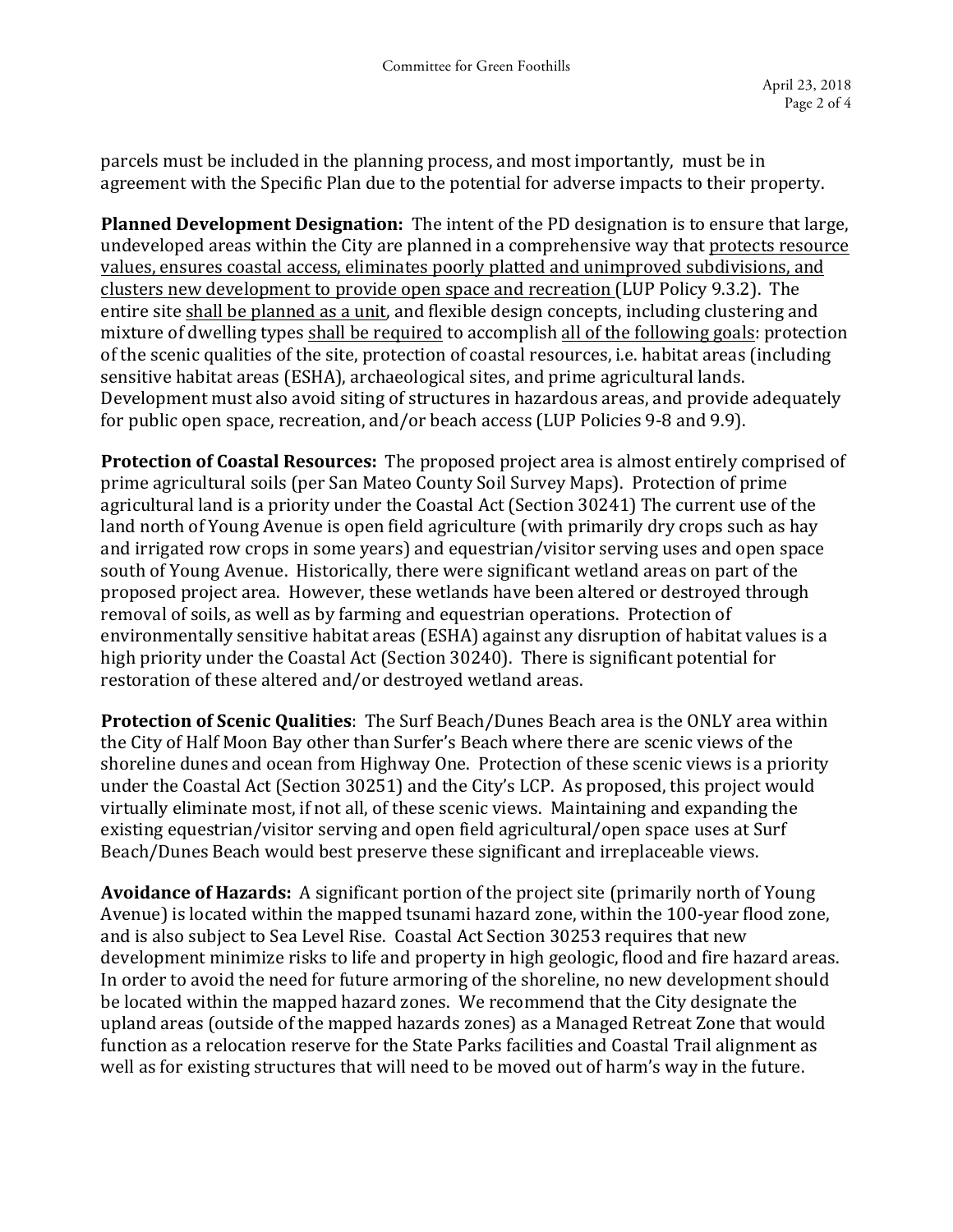**Visitor Serving Lodging Facilities are not needed:** The Surf Beach-Dunes Beach Alternatives evaluation (LUP Policy 9.3.3) states that **large scale visitor serving facilities are not needed**, given provision for such facilities in other areas of the City, and could result in added congestion on Young Avenue, which is a primary access to the beach. Since certification of the LCP in 1993, several additional visitor serving facilities, including hotels and RV parks, have been built, and more are proposed (see Attachment A). There is an abundance of hotels, small inns, and RV facilities in Half Moon Bay and the unincorporated Mid-Coast, not to mention the burgeoning Vacation- Rental-by-Owner use of single family residences. CGF and SCLP believe the city does not need additional large scale visitor serving facilities, given the plethora that exist today.

**Retain Visitor Serving Equestrian Uses and Expand Agricultural Uses:** The Surf Beach-Dunes Beach Alternatives evaluation further states that the existing horse stables and riding area should be retained. CGF and SCLP strongly support retention and expansion of the equestrian uses, along with continuation and expansion of the existing agricultural activities within this Planned Development Area. A farm stand at the intersection of Young Avenue and Highway One for direct sales of local produce to beach visitors could be a great amenity in support of expanded on-site farming. CGF and SCLP note that there is significant potential for agricultural wells to be developed near Frenchman's Creek on this property that could support irrigated field crops.

**Traffic Impacts from Proposed Project would interfere with Coastal Access:** The development of the proposed 370 units of Hotel/RV Park and associated facilities at Surf Beach/Dunes Beach would interfere with Coastal Access requirements of the Coastal Act (Section 30001.5) and the Half Moon Bay LCP because it would: (1) interfere with vehicle access along Young Avenue to the Dunes Beach State Park, (2) require physical changes to Highway One at the intersection with Young Avenue - prospectively a traffic signal inclusive of significant widening – that would be inconsistent with the City's Circulation Element as well as its long range planning as coordinated with the San Mateo County Transportation Authority, and (3) negatively impact the intersections at Roosevelt Avenue and Ruisseau Francais, which intersections are currently operationally deficient during weekday peak commute times and are major congestion creators during mild, sunny weather weekends year-round. 

Thank you for the opportunity to comment. CGF and SCLP look forward to working with the City of Half Moon Bay regarding the future of this important area of open space.

Sincerely,

Lennie Return

Lennie Roberts, Legislative Advocate, Committee for Green Foothills, 339 La Cuesta, Portola Valley, CA 94028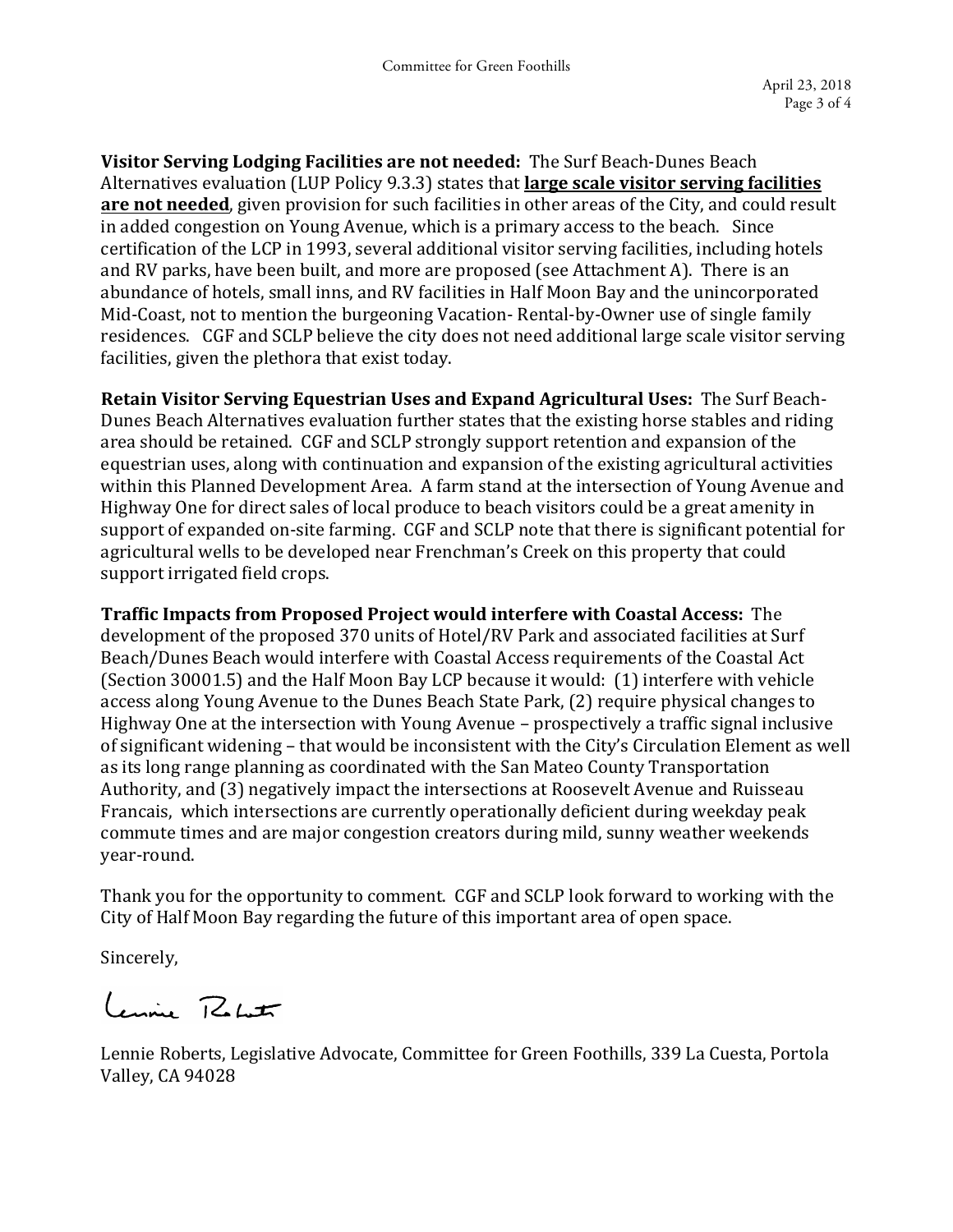Kar King

- Ken King, Chair, Coastal Issues Committee, Loma Prieta Chapter, Sierra Club 3921 East Bayshore Road, Palo Alto, CA 94303
- cc: Mayor Deborah Penrose and Members of the City Council Stephanie Rexing, California Coastal Commission Other Interested Parties

Attachmemt: Half Moon Bay and Midcoast Visitor Facilities April 2018